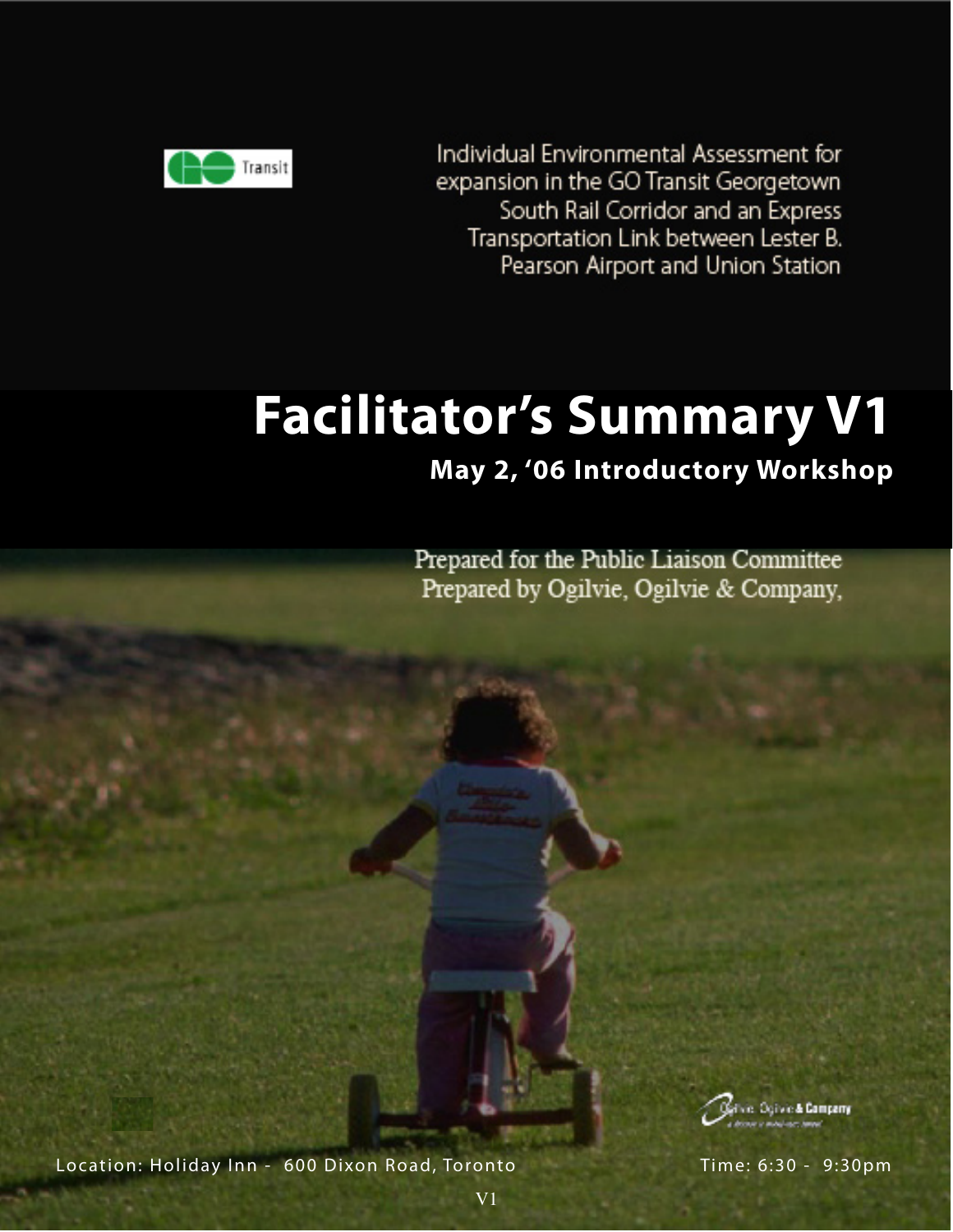## Agenda

| 6:30PM - 6:45PM Introductions - Overview of the Workshop - Robb  |  |
|------------------------------------------------------------------|--|
| Ogilvie-Independent Public Facilitator                           |  |
| 6:45PM-7:30PM  Session 1- Facilitator's Suggested Guidelines for |  |
| the Public Liaison Committee                                     |  |
| 7:30PM - 9:00PM  Session 2- Project Overview  Presentation by    |  |
| <b>McCormick Rankin and Round Table Discussion</b>               |  |
| 9:00PM - 9:15PM Questions/comments Period for Observers          |  |
| 9:15PM - 9:30PM Session 3 - Next Steps & Next Meeting            |  |
| Adjourn                                                          |  |
|                                                                  |  |

### **Robb's Discussion Ground Rules - May I Have Your Permission to Use These?**

- 1. Act in good faith through all sessions, consider the best interests of all the people and things served by it, not just a particular segment or interest
- 2. Accept the concerns and goals of others as legitimate. This does not mean you have to agree with each other, simply respect each other's rights to be there and to hold different opinions.
- 3. Commit to fully explore the issues and search creatively for solutions be skeptical of fast answers and quick fixes
- 4. Allow the facilitator to direct the process but stay in charge of the content
- 5. Keep differences of opinion alive for future work...use the Parking Lot / Cache for keeping unsettled issues on the table
- 6. When Enough Discussion is Enough- Once an issue has been dealt with, the issue is closed and should not be reintroduced at subsequent times unless new information is tabled that makes a compelling case for the issue to be re-visited.
- Dissatisfaction with the conclusions is not reason enough to revisit the issue.
- 7. Views and Opinions- Participants are encouraged to express their personal views and the perspectives of the organizations they represent.
- People must feel free to express their ideas without fear of being misquoted outside of the workshop.
- 8. The approach should be one of critiquing ideas, not individuals.
- 9. Equality All participants should treat each other as equals, regardless of "Rank" or position in their respective organizations.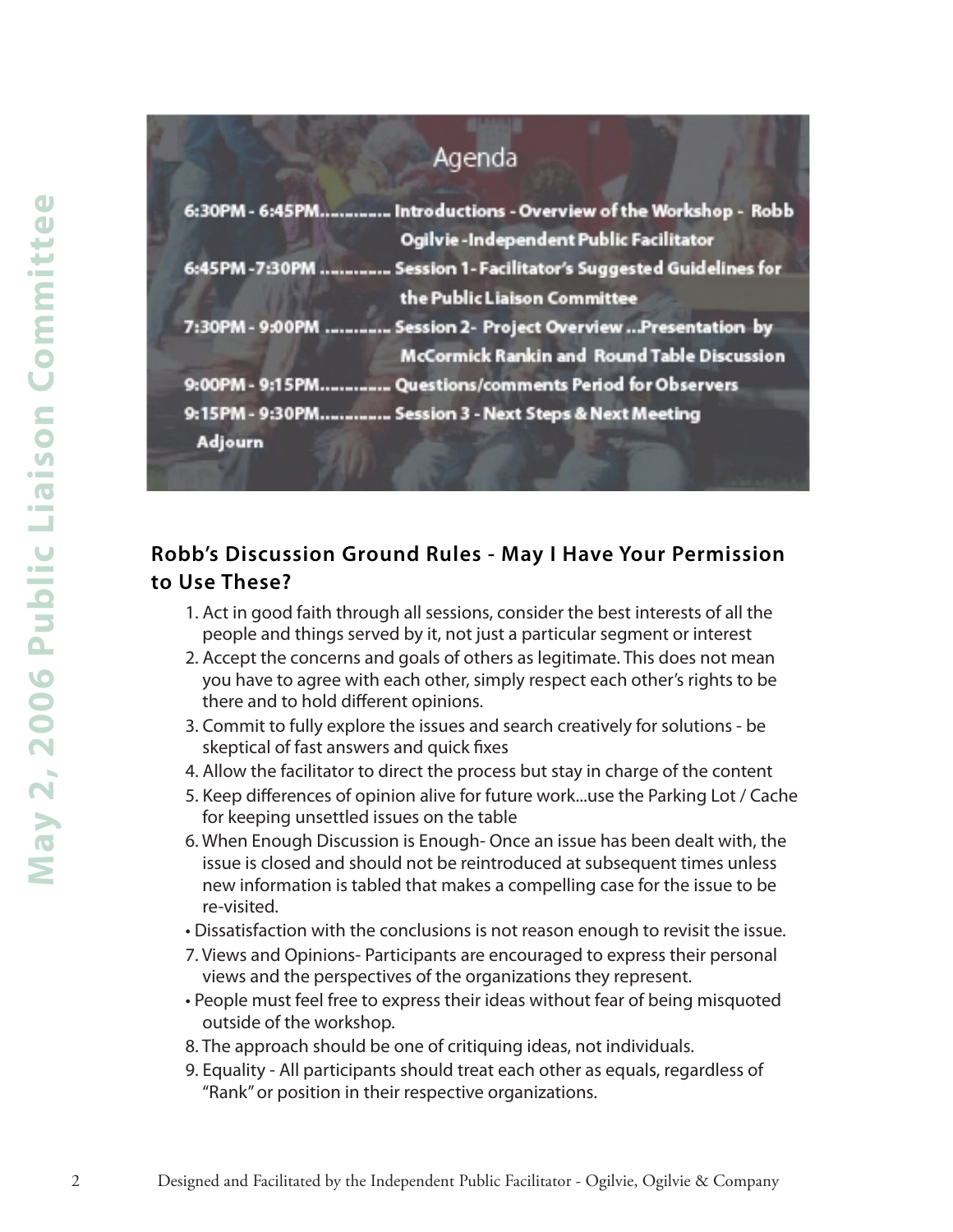## **Overview of the Workshop - Robb Ogilvie**



Introductions

**CALL SO CREW** 

**New York Woman or Must our** 

the position regressive and repeate of impermentation

/ have a respon

My name is Robb<br>Ogivie and I am the<br>Independent Public

- Debbie Clayton is an<br>- environmental planner<br>- with us who will

keyboard a Ive-time summary of the<br>discussions

I would like to go around<br>the table and ask<br>everyone to introduce

Facilitator

themse hers

| Tonight's Agenda |  |
|------------------|--|
|------------------|--|

|                                                      | C:20PM - 0:45PM  Introductions - Overview of the Workshop -<br>Robb Oglivie -Independent Public Facilitator     |
|------------------------------------------------------|-----------------------------------------------------------------------------------------------------------------|
|                                                      | C:45PM-7:20PMSa salon 1- Facilitator's Suggested Guidelines<br>for the Public Lisison Committee                 |
|                                                      | 7:30PM - R.00PM  Segaton 2- Project Overview  Presentation<br>by McCormick Rankin and Round Table<br>Discussion |
| 9:00PM - 9:15PM<br>9:15PM - 9:30PM<br><b>Adjourn</b> | Questions/comments Period for Observers<br>Saussion S - Next Steps & Next Meeting                               |

#### Can we have your permission to use these Discussion Ground Rules ?

1. Act in good fuith through all seasions, consider the best<br>trienests of all the people and things served by it, not just a<br>perticular segment or interest

- 2. Accept the concerns and goals of others as legitimate. This close not mean you have to agree with each other, simply respecte sch other's rights to be there and to hold different cointant.
- 2. Commit to fully explore the issues and search creatively for<br>solutions be sleptical of fast answers and quick fixes
- 4. Allow the facilitator to direct the process but stay is charge of the content
- 5. Neep differences of opinion alive for fatare work, use the Parking Lot / Cache for Ineplay unsettle dissues on the table ٠



### Ground Rules continued...

6. When Encugh Discussion is Escagh- Once an issue has<br>been dealtry ith, the issue is closed and slootid act be<br>reintroduced as subsequent times unless new information is<br>tabled that makes a compelling case for the issue t  $\cdot$  Diminitriacios with the conclusions is not reason enough to not bit the inter-

7. Views and Opinions-Participants are encouraged to<br>express their personal views and the perspectives of the organizations they represent.

- Reoplemust feel free to express their ideas without fear of<br>being misquoted outside of the workshop.

- 9. The approach should be one of criticating ideas, not individuals.
- 9. Squality A Il participants should treat each other ssequals.<br>In gardiess of "Rank" or position is their respective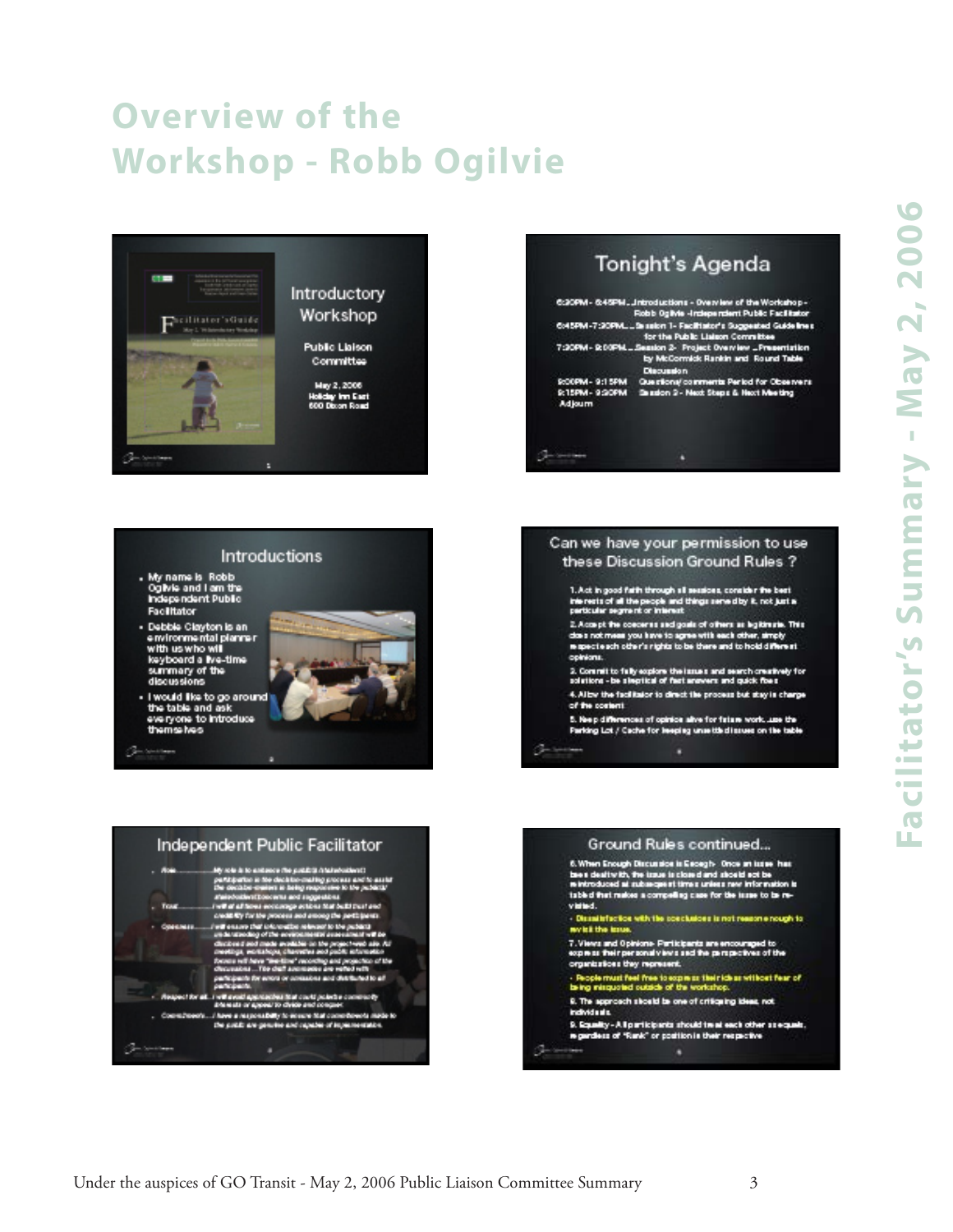## **Session 1 - Facilitator's Suggested Guidelines for the PLC**

Session 1 (p.4) - Purpose of the PLC





### Purpose of the PLC







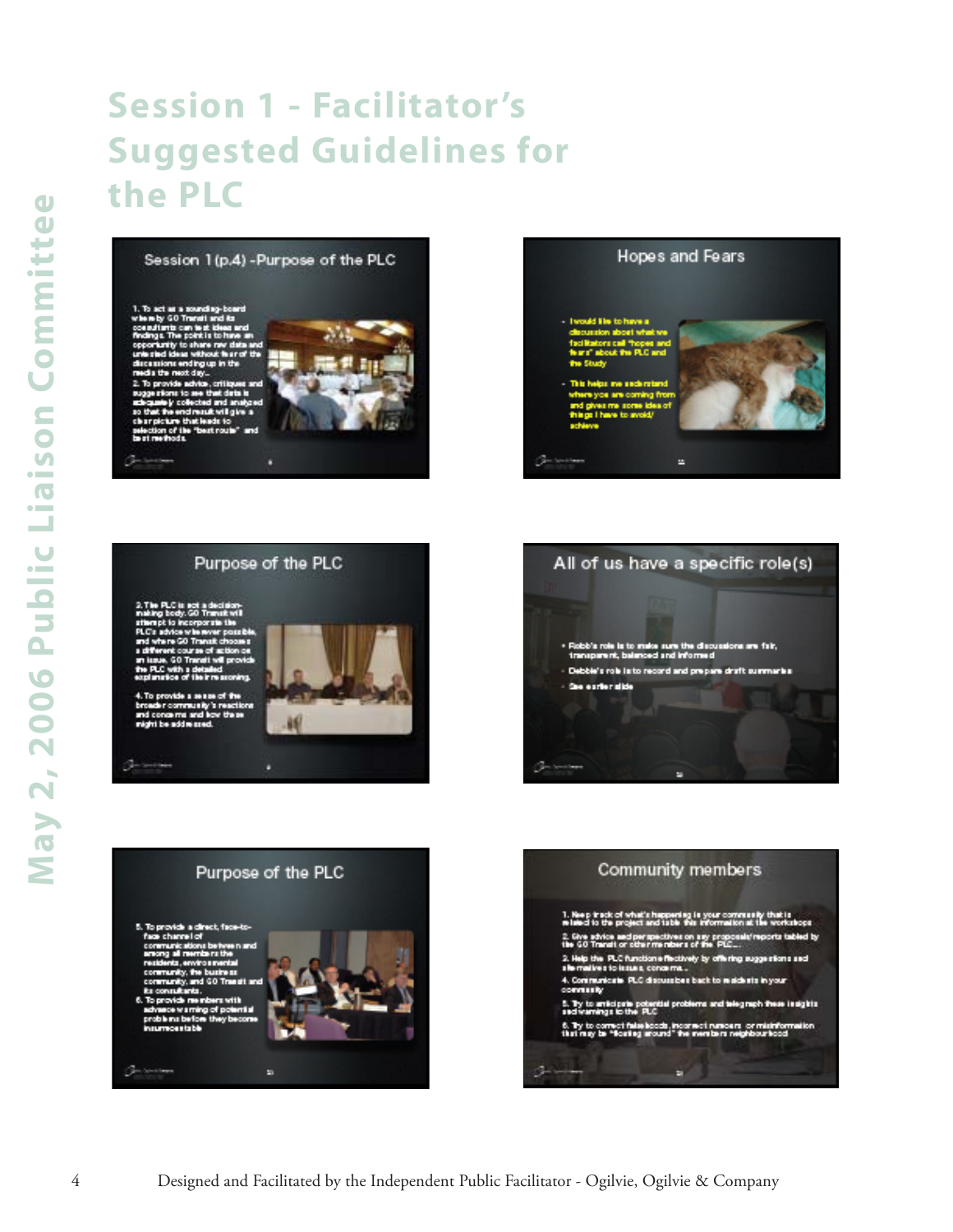## **Session 1 - Facilitator's Suggested Guidelines for the PLC**

#### **GO Transit and its Consultants**

- 
- 1. Neep PLC members up-to-date on the project, as to avoid<br>any miscommunication or misinformation.<br>2. Linien seriously to the act is and perspectives members of<br>the PLC Wite aver possible take their advice sed act.
- scoordingly<br>2. Help the PLC functions flectively by offering suggestions<br>and alternatives to traves, concerns and problems being discussed
- clusioned<br>4. Expure the PLC receives any communication liems that 60<br>Transit is pleasing to send to residents and or
- 6. Ty to anticipate potential problems and articulate these<br>Issues to the PLC.
- 7. Provide scourate and straightforward answers. If a matter<br>is of a confidential nature, then state that to the PLC.

Е

### Final Items and then Dennis...

- The PLC is an ack bory mechanism to 60 Transk, it is not:<br>- a "pablic is aring" municipal committee a regulatory<br>- mechanism- a decision-making body
- Workshop Format:
- Facilitated Sensions:<br>Time frame p
- Spokes person for the PLC Imagin Hausmania
- Replacements or Albertubes:
- gends:
- ing Summanies **Farking Lot / Cache:**
- **Audio**
- 
- Although the media have not been invited. If they show up and<br>want to observe, how do you want the Facilitator to handle the<br>struction?

в



Germann

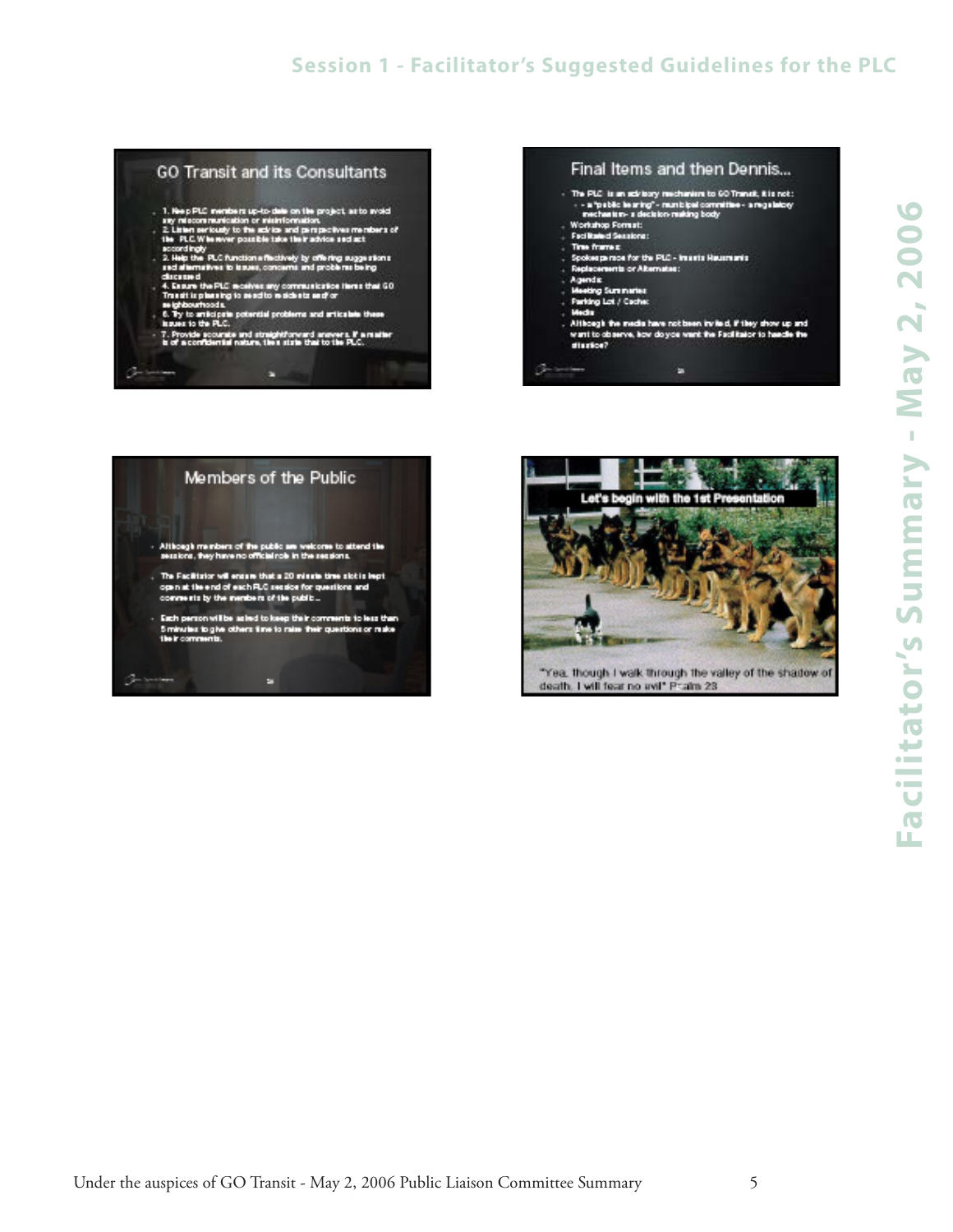## **Questions & Discussion**

Question: We are talking about representing the interests of all of the people. We don't speak for everyone who is impacted on this line. Perhaps we should be more inclusive in the invitations for the members of this group.

Response: We will come back to this issue later tonight.

Comment: I think these are fairly good ground rule's. Where do things like approving the agenda and other process stuff?

Response: In a few minutes, I will show you how I think about things and see if you agree.

Question: Is point 2 on the purpose of this group include commenting on the design of the process as well as the data? E.g. the ToR.

Response: Everything about the IEA is open to discussion. In terms of working with Dennis so far, his approach is open to consultation. We can make it more clear that you will be commenting on each part of the study.

Follow-Up Question: Does commenting on mean consulted with? I want to be in the process and consulted as the study is being designed.

Response: We have to draft something in the ToR framework and then the group will be consulted on that. We won't start with a blank sheet of paper because that would be too difficult. We will follow the guidelines set out for us.

Follow-Up Comment: We just do not want to be presented with a completed ToR instead of being allowed to help design it.

Question: At the end of the day – this PLC has no power? I am a little concerned with point 3 of the purpose of the PLC.

Better Company *Company and Company and Company in Public Facilitation* (Figure 2) in Facilitation in the Independent Public Facilitation in the Hacilitation in the Independent Public Facilitation in the Independent Publ Response: Advisory Committees' power is the advice they provide to the proponent. Although this group is not a decision-making body. Dennis and his team will take the different viewpoints into consideration. My personal opinion is that if an AC provides the proponent with advice, the proponent would be wise to implement and pay attention to as much of that advice as possible. There will be situations where you will have to agree to disagree, but Dennis would be wise to implement what he can. I can't promise that they will pay the kind of attention that they should, but my experience is that advisory groups such as yourselves provide a lot of good advice.

Comment: On the front it says PLC, but on one of the guides it says IEA. The advice we give is not to an independent body.

Response: I say Dennis, because he is the consultant that has been hired to do the Individual Environmental Assessment (IEA). He is the first person I try to convince, then he tries to convince GO Transit. It is not just Dennis, but he is my first line of defense.

PLC stands for Public Liaison Committee

IEA stands for Individual Environmental Assessment (as opposed to the other type of Environmental Assessment which is a Class Environmental Assessment). Mike will explain the differences there. This is a PLC to help with the study.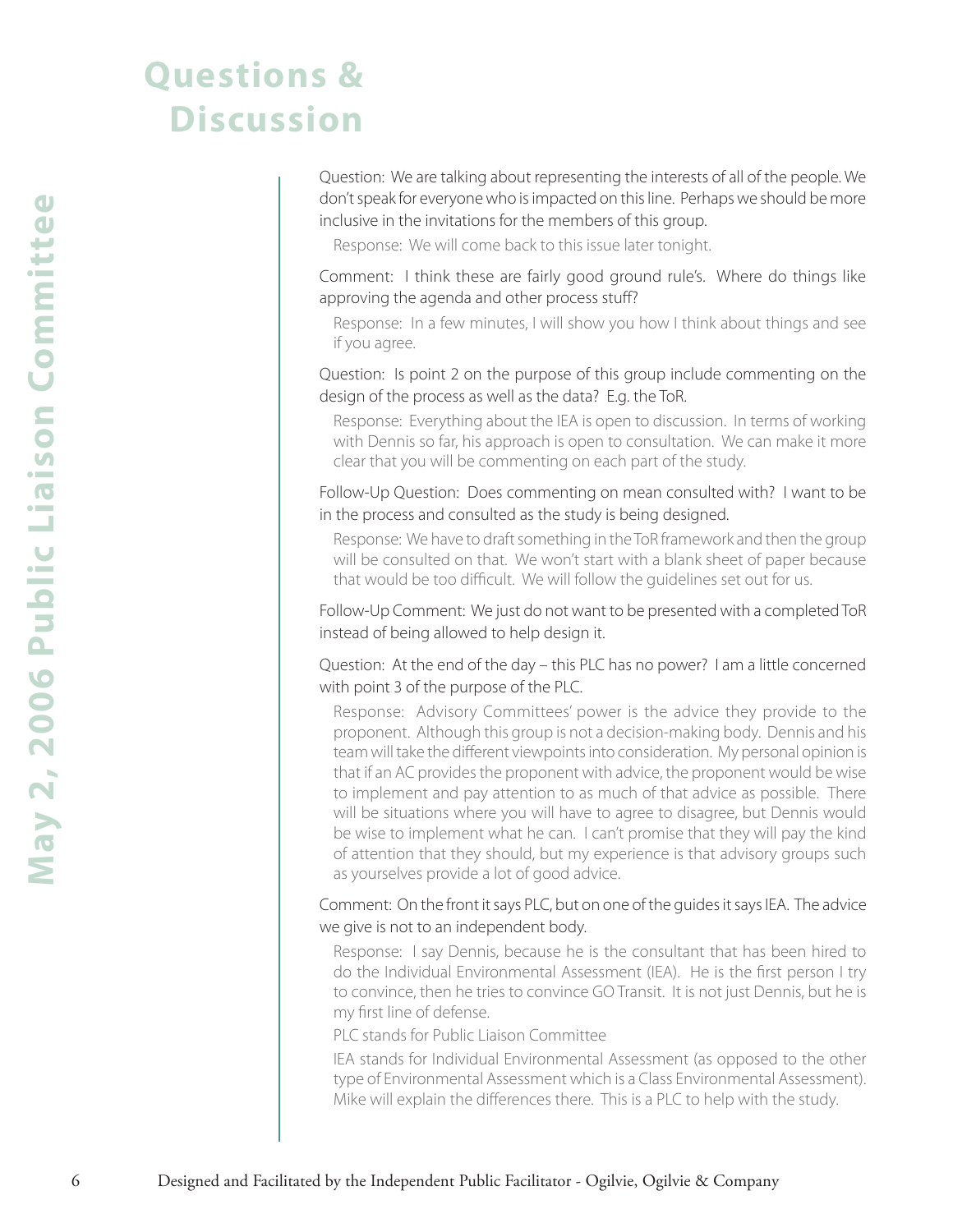Facilitator: I see members of the public raising hands – please keep them until the designated Question and Answer session.

Follow-Up Question: Your ground rule suggests that all issues are surmountable – that is not always true.

Response: True, that ground rule reflects situations where advance notice would benefit the group and project. The 16th Avenue Trunk Sewer project is an example where community issues are presented from the liaison committee, and the Region tries to deal with them before they become a huge issue.

Question: This PLC is made up of representatives from community groups or groups of interest, but a lot of the discussions we will have will interface with the City of Toronto's OP, planning issues etc. This group is limited to the public and not politicians, but where does that interface occur?

Response: This is one form of consultation for this project, but there are several others. We realize you can not speak for everyone. When it comes to the City of Toronto, agencies and municipalities, there are other venues of consultation. We have a technical advisory committee and we meet with other groups separately. The railways, the conservation authorities, other heritage groups etc., are met with. Different representatives are met with from the City of Toronto.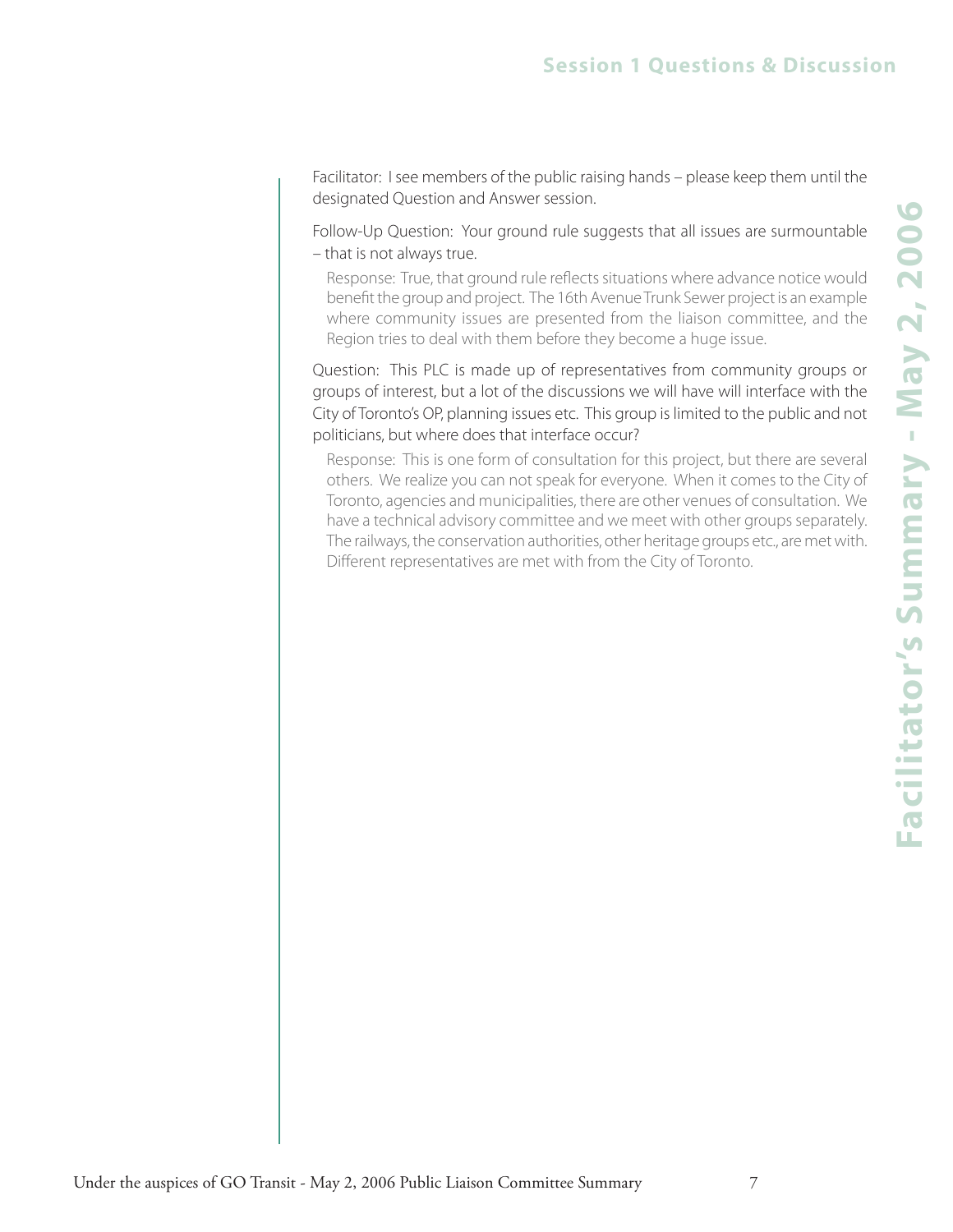## **Hopes and Fears of the PLC**

- One community will get something that is to the detriment of another community. That it won't be equal to everyone. One area of the city would be put in jeopardy to save another area.
- I would echo those sentiments. There may be an outlying community that would benefit economically and no benefit to those that are negatively impacted.
- I hope that everyone in the community gets a voice and that the true benefits of all of the projects come forward and don't get lost in the negative ideas.
- The intent here is to get the total community input that is why we have structured this group this way. We want to make sure we do the right thing. Our fear is that we will get into a very one-sided confrontation and I hope with your help we can work our way through that.
- I come to this without any preconceived notions. I am a blank slate. I am looking forward to learning and taking in quite a bit and hopefully bringing something from my immediate neighbours to the table.
- I hope that the best solution for the communities / city is found not just one area.
- I am hopeful that this system can be seen as an urban transportation link to Toronto and not just a 905 commuter line.
- My hope is that this project is seen in a very long-term framework. How will this project fit in to how we see the city developing over the next 20 years? I am interested in the networks, and the cohabitation possibilities for the other forms of transportation in the city, that can work in the long term.
- I hope that we will clearly and transparently understand all of the various possibilities and that at the end of the day, if we find that there is a "better way" then the governments that started this project recognize it and fund it. My fear is that governments that don't get their way will yank their funding and that the funding is linked to deals that have already been made. You have to look at the 50-year game plan. The other fear is that we will be rushed. I know that there are only two of these meetings for the ToR and the first is to decide what we are all about. I hope we will take the time that is necessary to consult.
- I hope that we can come up with some practical solutions to address most of the hopes and quell most of the fears. I have never been on a project where everyone agreed, but I hope that both "sides" of a problem understand the issue. If I can solve an issue we will do our darndest to do that – if not, I will make sure to be clear on why we (the Project Team) cannot take the suggestion.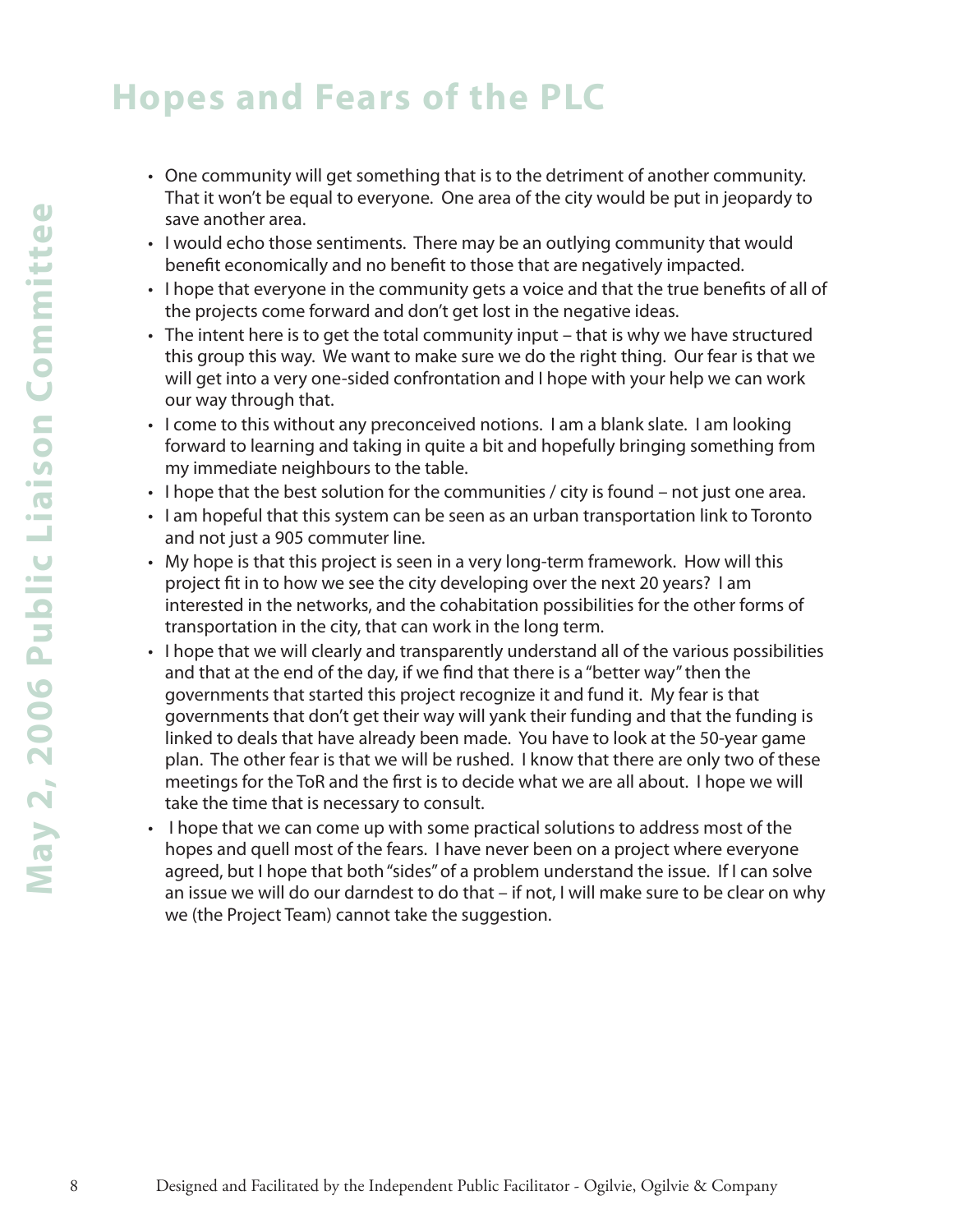## **Session 2 - Project Overview**



#### **Study Background**

- Il Previous study in 2004/5 initiated as a Class EA study Considered GO Transit Georgetown South expension plus a privatery operated Air Rail Lant service (Situe 22)<br>from Union Station to Peamon Airport
- If Only options within the rail combor were considered for<br>the Blue 22 Union to Pearson service
- If GO Board responded to public concerns by agreeing to<br>carry out an <u>individual EA</u> for the Project

How is This Study Different?

I am going to give you a lot of background and then Mike will give you a run down of the Environmental Assessment (EA) process. I will then give you an idea of some of the things to be included in the ToR to start the dialogue.

GO Transit decided to start this process over again and do this study as an Individual Environmental Assessment (IEA).

- Tindwidual provincial EA **Bioaderstudy area** Il Will consider Airport<br>Itransit options both within and oublise the
- Clearpetown South rail<br>combat **Non interactive public**
- consultation



|                              |               | Ontario Individual EA Process |              |
|------------------------------|---------------|-------------------------------|--------------|
|                              | EA PROCESS    |                               |              |
| <b>Terms of</b><br>Reference | Environmental |                               | Construction |
| We Are                       |               |                               |              |
| Here                         |               |                               |              |

We will be considering transit options outside of the corridor and conducting more consultation than would be required for a Class EA.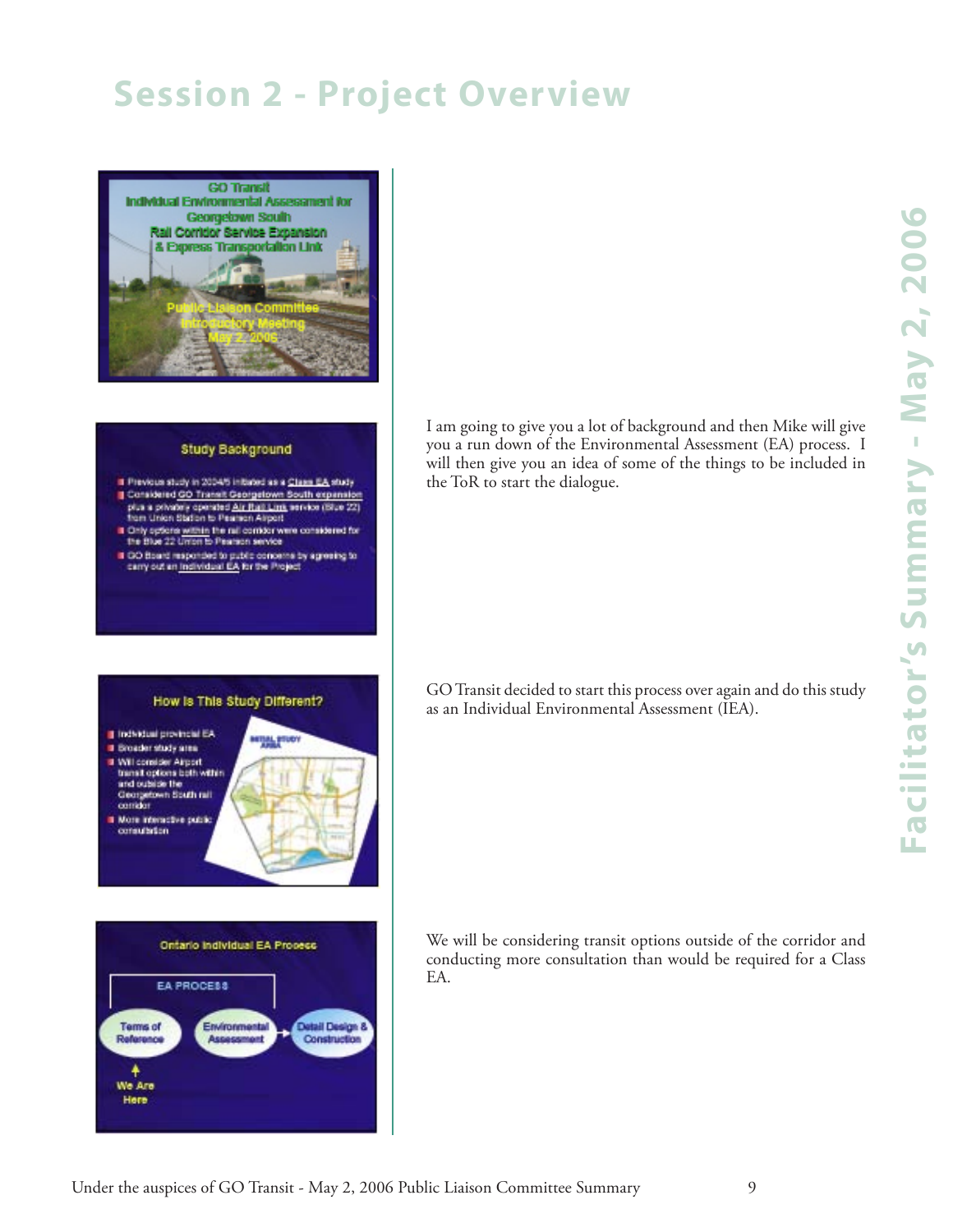### **Session 2 - Project Overview**

#### Requirements of Ontario EA Act

- F Problem Statement Approvacionalistica
- ı Planning Afternatives - mass
- Design Allermoves Eutus
- Environment that will be affected
- 
- Measure to reduce impacts my
- II. Consulation undertaken

#### What is a Terms of Reference ?

- # First step in EA Process
- **Outlines framework for conducting** the EA
- Must be approved by the Ontario<br>Minister of the Environment

#### What is included in a ToR ?

- Problem Statement Automotive
- Description of the study area
- Range and Types of Alternatives to be considered
- T Stakeholder consultation to be undertaken
- Central work plan outlining the process to generate and evaluate allematives
- Statemotier consultation undertaken to prepare Toff

#### **Study Purpose**

Two Study Components are Mandated

To expand GO Transit's capacity to serve projected growth in interregional commuter travel demand between<br>Halten and Peel Regions and the City of Toronto

The provide an express transportation link between Union<br>Blatten and LBPIA including the option of an Air Rail Link<br>(Blue 22) service

Ultimately we will submit a report to the Ministry of the Environment (MOE) for approval. It is really two steps. The first step is the Terms of Reference (ToR). We will develop it and then submit it to the MOE for approval to move forward. Once approved, the ToR will guide the other stages of the study.

The Ontario Environmental Assessment Act (OEAA) requires that we identify the problem and then it asks us to look at the advantages and disadvantages of the alternatives (planning alternatives). The next step is alternative methods (design alternatives). We have to talk about the environment (natural, social, economic and cultural things) throughout the project. We have to look at the measures to reduce impacts. We are going through a planning process to select the preferred alternative and then a detailed impact assessment will be conducted on the preferred alternative.

These are some of our initial ideas. The ToR has to include a problem statement; the study area; the range and type of alternatives (planning alternatives); detailed stakeholder consultation to be undertaken; a general workplan to evaluate the reasonable range of alternatives; and finally the consultation that we took to develop the ToR. As part of Dennis's presentation, we want to talk about our initial thoughts on the ToR as well as the consultation of stakeholders as we move forward.

In the ToR itself, we have to talk about the study purposes. The first mandate is to expand GO's capacity. The second is to provide an express link between Union Station and LBPIA (Pearson Airport) including the option of an Air Rail Link (Blue 22).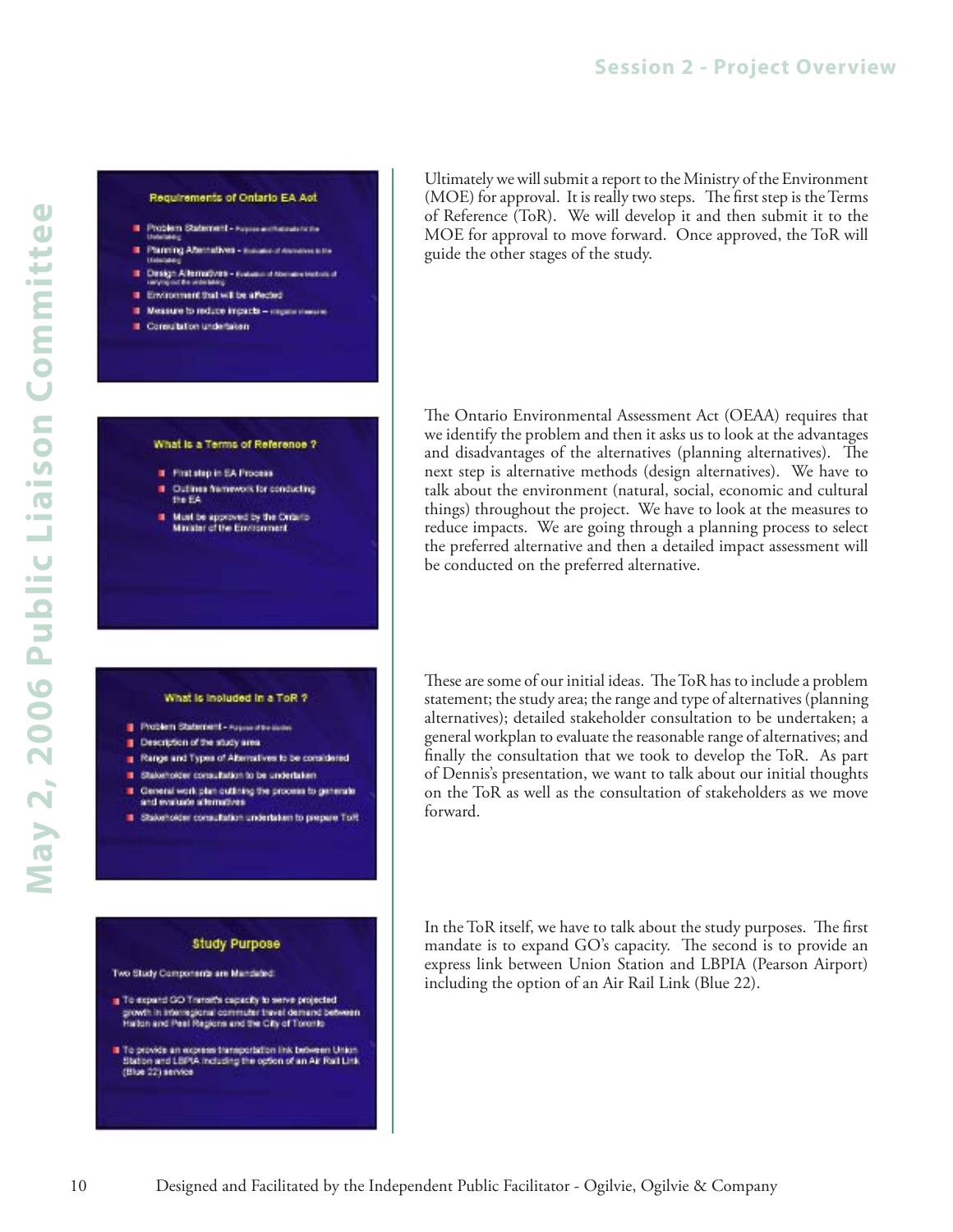#### Additional Opportunities

- If Local community considerations (to be identified and<br>considered through consultation)
	- To protect local communities from adverse impacts - To derive local transportation benefits from the
	- proposed services where fearsble including enhanced local transit connections

#### Planning Alternatives ("alternatives to")

Atternatives for GO Transit Expansion Component:

- **I** Denothing
- Add additional GO bus service Add additional track(s) / train service in the contider

#### Planning Alternatives ("alternatives to")

Alternatives for GO Transit Expansion Component:

- 
- Add additional track(s) / train service in the contrict



We hope that the communities involved in this project will bring opportunities to the table that will benefit the community. We have to protect the local community as well as find local benefits from the undertaking.

For the GO expansion, in the Environmental Assessment Act (EAA), you have to look at the Do Nothing option – i.e. "what will happen if you don't do anything?". The other two options are 1) Don't do it by rail; and 2) Add an additional track(s) / train service in the corridor to handle future demand. We will assess these and document our recommendation.

If Do Nothing is the recommendation, then the EA would stop. If the solution was additional bus service, this EA would also stop because GO does not need to do an EA to add buses. The only way this study will continue is if we require an additional track or trains.

This is the component dealing with express transit from union to the airport. These are the various preliminary alternatives that we have identified.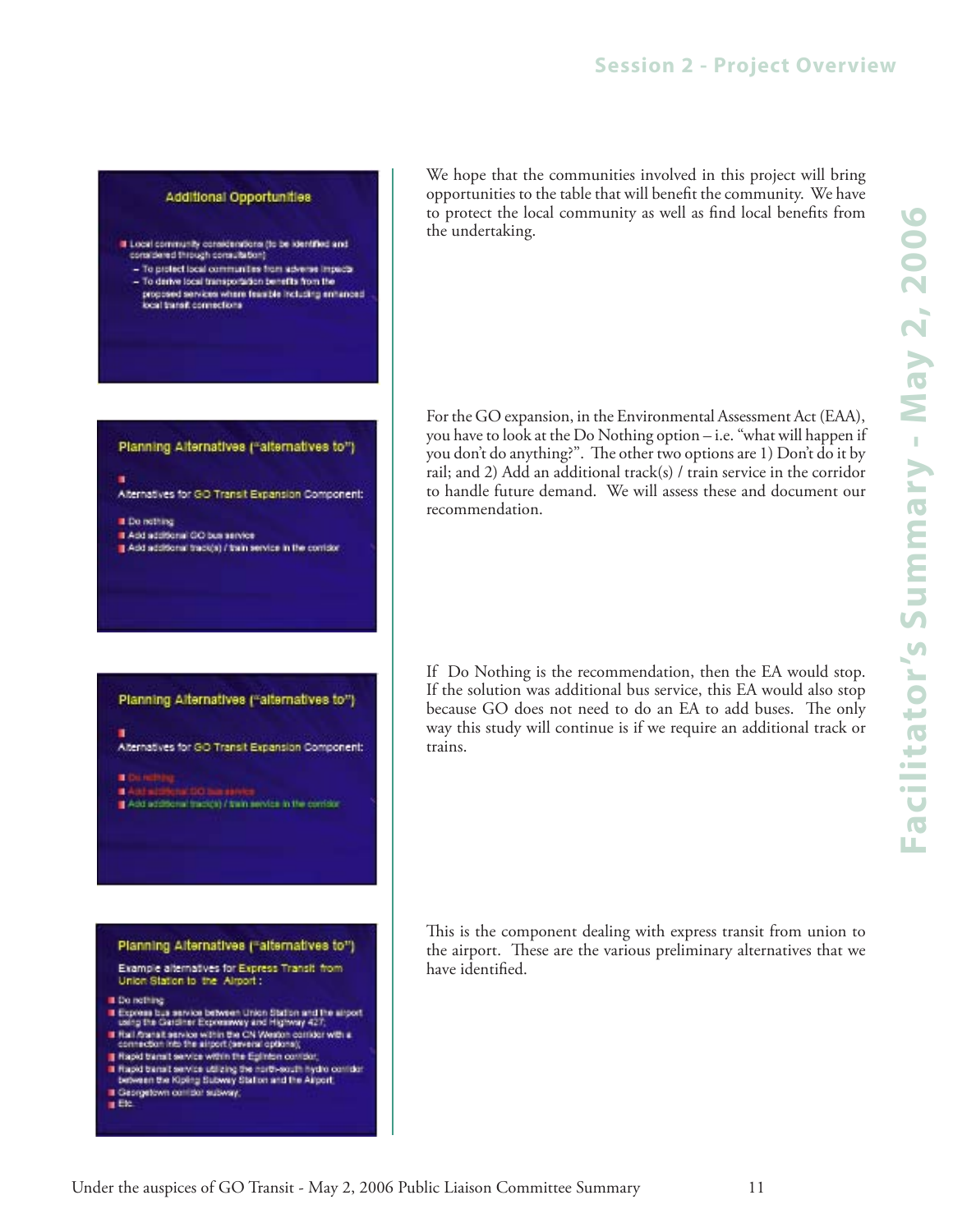#### Planning Alternatives ("alternatives to")

Example alternatives for Express Transit from<br>Union Station to the Alrport :

- 
- Express bus service between Union Station and the angest<br>using the Gardner Expressway and Highway 427;
- 
- If Hall finansit service within the CN Western contates with a<br>connection into the already personal options);
- If Rapid barrait service within the Eglinton contider. If Rapid baract service ublizing the north-acuth hydro contdot<br>between the Kiping Subway Station and the Airport
- Il Georgetown complet subway,
- $\blacksquare$







If the Do Nothing was selected – this EA would stop. If the option of rail transit service within the corridor was chosen – we would continue on. If the other Eglington or subway option was chosen, we would recommend that to the appropriate authority (it is not GO Transit jurisdiction).

One of the options would be up the Spadina subway to the airport. I mentioned the Bloor subway up the hydro corridor out to the airport as well. Another option is to use the subway, but then use Kipling up the 427 to the airport. Then there was the Blue 22 option in the corridor. The stars are the suggested stations on the line. In the ToR we will list the types of options we will look at. The ToR outlines the minimum that we will look at in the study. There is nothing in the ToR that stops you from looking at other good alternatives later in the process.

In assessing alternatives to  $-$  the top left box contains the three options that will be evaluated. If the items in red were chosen, then the study stops. If rail is chosen, then we continue with the EA. For the Airport express transit, we have more options. Again, if Do Nothing is the recommendation, we will stop. If it is yellow, then the recommendation would be passed to the appropriate jurisdiction. If the green option of a rail connection is chosen, then the two pieces of the study would come together because they are both in the corridor and one affects the other.

Once we reach that stage, we then look at alternative methods – design details like the number of tracks. We will then recommend all of the design components and the report gets written with public consultation and then submitted to the Ministry of the Environment. The Alternative Methods, as compared to the Planning Alternatives, are really the design issues, like the specifics to how close a line is to property, station locations etc. That is the more extensive portion of the study. We will only get into that after we have looked at the planning alternatives.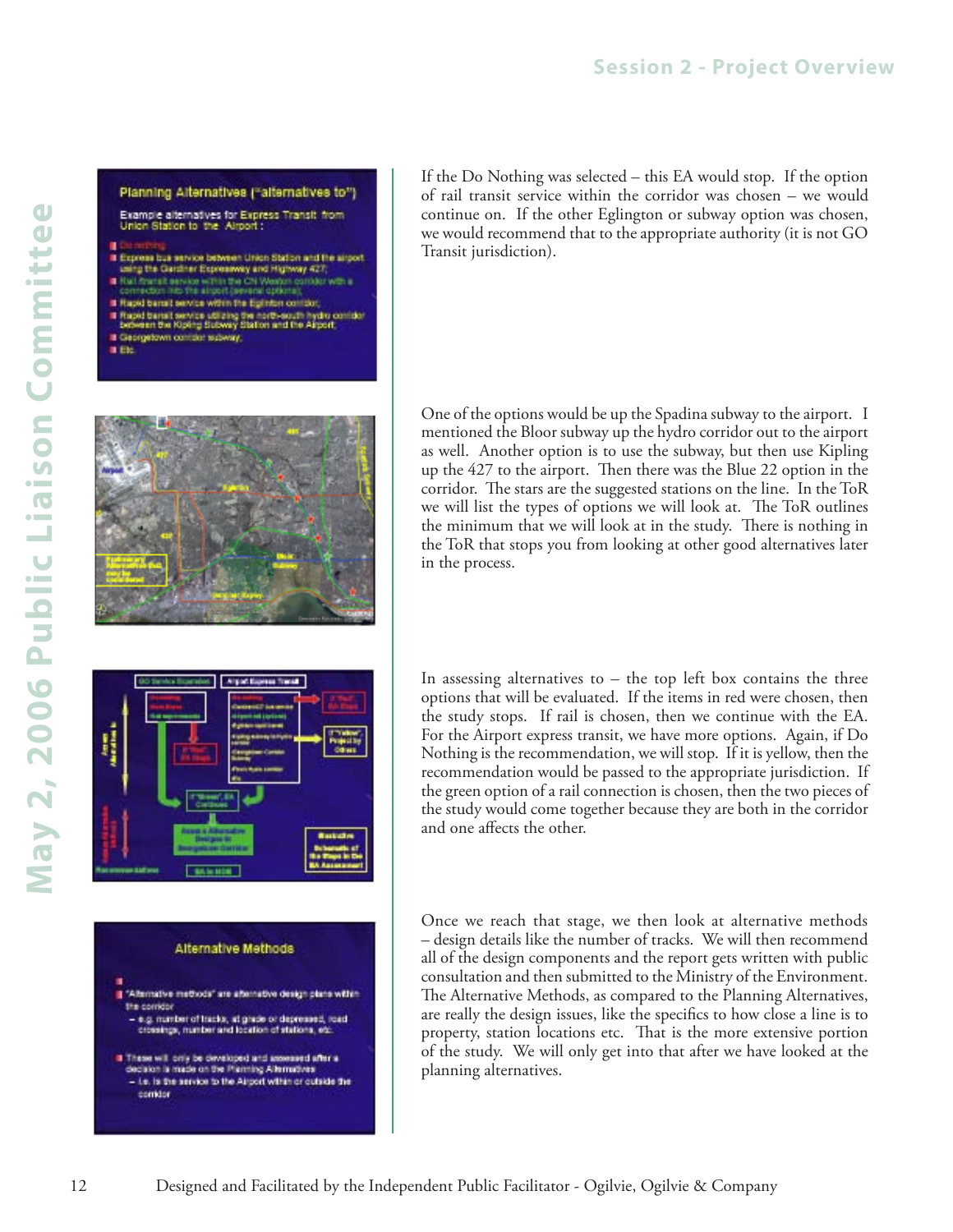#### **Consultation**

- Three core consultation streams directed to
- It Elected officials and their staff
- If Public and community statemolders - Fulsic Liaison Committee
	- Statsholders
- Ceneral public
- Covernment and Review Agencies (TAC)

#### Using

" Web site, newsletters, interviews, public and community<br>meetings, electronic bulletins, atc.

| FRELERUARY GAUPT BOARDULE |  |  |    |   |  |  |  |     |  |        |   |   |  |  |         |
|---------------------------|--|--|----|---|--|--|--|-----|--|--------|---|---|--|--|---------|
|                           |  |  |    |   |  |  |  |     |  | U<br>ı |   |   |  |  | ×,<br>ı |
|                           |  |  | -- |   |  |  |  |     |  |        |   |   |  |  |         |
|                           |  |  |    |   |  |  |  |     |  |        |   |   |  |  |         |
| 340                       |  |  |    |   |  |  |  |     |  |        |   |   |  |  |         |
|                           |  |  |    | 1 |  |  |  |     |  |        |   |   |  |  |         |
|                           |  |  |    |   |  |  |  |     |  |        |   |   |  |  |         |
|                           |  |  |    |   |  |  |  |     |  |        |   |   |  |  |         |
|                           |  |  |    | ı |  |  |  | === |  |        |   |   |  |  |         |
|                           |  |  |    |   |  |  |  |     |  | ∎⊭     |   |   |  |  |         |
|                           |  |  |    |   |  |  |  |     |  | --     |   |   |  |  |         |
| Detroit                   |  |  |    |   |  |  |  |     |  |        | П |   |  |  |         |
| <b>Fremchein</b>          |  |  |    |   |  |  |  |     |  |        |   |   |  |  |         |
|                           |  |  |    |   |  |  |  |     |  |        |   |   |  |  |         |
| dh.                       |  |  |    |   |  |  |  |     |  |        |   | ᆖ |  |  |         |
| <b>CANA THERE</b>         |  |  |    |   |  |  |  |     |  |        |   |   |  |  |         |

#### Discussion/Questions?

Open Discussion:

**Inditudy Purpose** BeRange and Type of Alternatives **BalThe Study Process** @affine Proposed Consultation Plan and Schedule **BielDther Issues** 

This committee is one forum for getting input. It is an attempt to get a pulse on the community and an idea of the various interest viewpoints. We have the broader public, the newsletter and the web site to solicit public comments. In addition we have the various levels of governments and regulators that we will be talking to.

This is our projected schedule and a living document. Mike talked about the two PLC meetings...the intent is to have a public meeting to explain the ToR in late June. We will get comments from that Public Information Forum and amend the ToR. We will then submit the ToR to the MOE and they will take a minimum of 3 months to approve it. While they are doing that, we will be documenting each of the alternative details. We'll be progressing with the alternatives work and be consulting you on that. We will be meeting with the Technical Advisory Committee (TAC) and other groups throughout this period as well. In the fall we would be looking at all of the facts and figures and trying to evaluate the alternatives. We will be consulting you on this and your assessment of the alternatives. Next Christmas, we will have the preferred alternative that we will study in more detail. The rest of the schedule is spent studying that preferred alternative.

Under the auspices of GO Transit - May 2, 2006 Public Liaison Committee Summary 13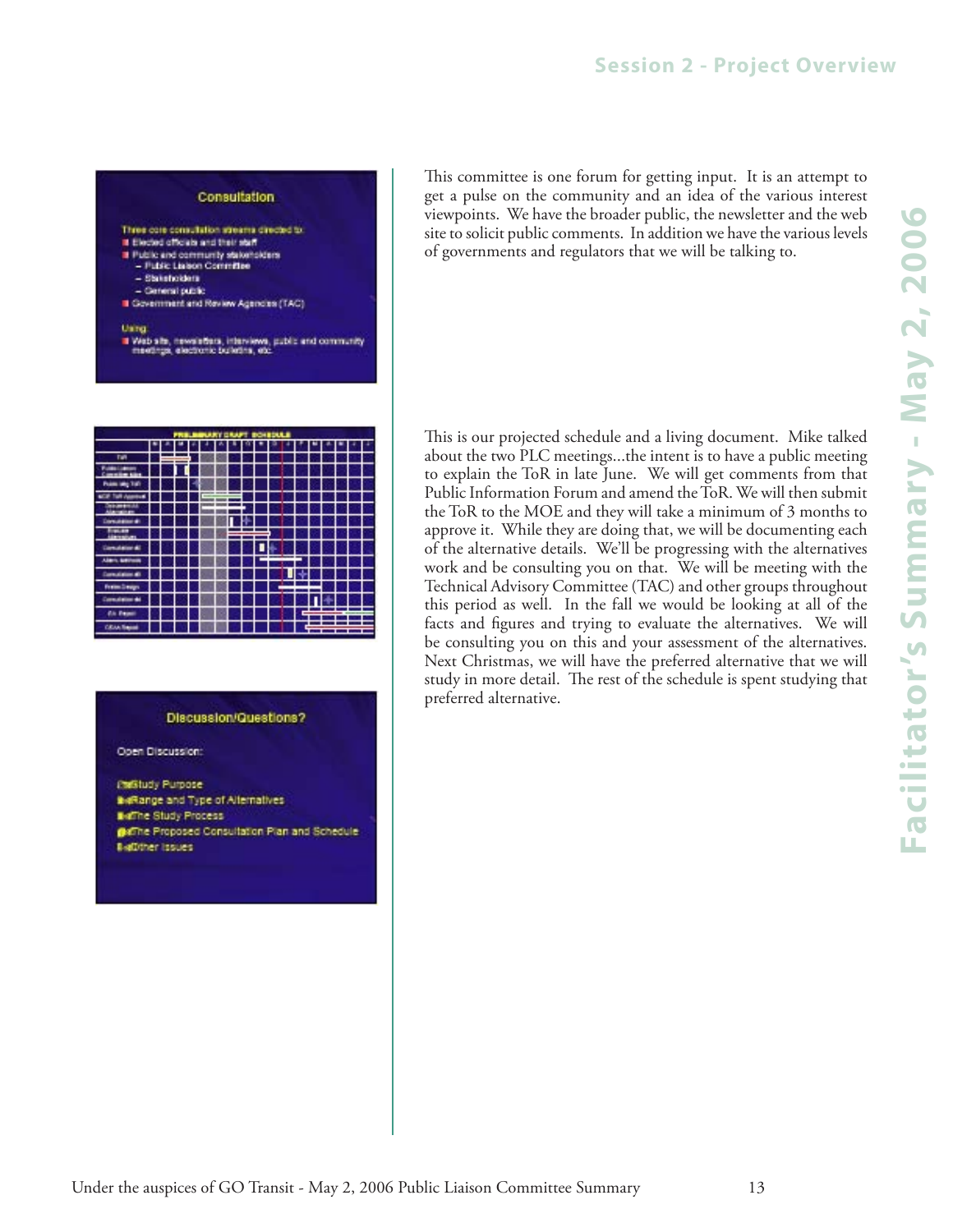## **Questions & Discussion**

### **Questions and Comments Regarding the Study Purpose…**

Comment: Some of the alternatives that we will be studying don't necessarily have to have the option of the word express. I think we just need to provide a transportation link between Union and the airport. I don't want to limit the scope of the study unnecessarily – i.e. define express as 22 minutes or less.

Response: My definition is not 22 minutes, but it is not a bus that takes 1.5 hours.

#### Follow-Up Question: Can we use the word direct and not express?

Facilitator: Express implies a higher speed than some of the options and Dennis is saying that as long as the option is faster than cart and buggy, it is considered express. Dennis' definition is not 22 minutes.

Comment: We should be talking about a transportation link available to the larger public. We are looking at an express public system.

Comment: Perhaps use the word rapid instead of express.

Comment: We assume that you are looking at options that are faster than the current options.

Response: As we look at the different options, we will be trying to make the option as fast as possible. If I was looking at buses on the Gardiner for instance, it would have an express lane to make it faster.

Comment: Rapid implies faster than other methods and express means no stopping.

Question: Is this the exact wording taken from somewhere or is this a summary from old documents?

Response: In the ToR, there would be background information as well. Yes, we summarized our presentation from other previous documents.

Comment: The previous slide talked about a range of alternatives and I couldn't find that in the wording.

Response: The stuff we are talking about after this slide is the purpose of the study.

Comment: It appears that the goal of this study is to increase capacity rather than a process to find a solution and not a problem.

Facilitator: Very astute. If Dennis were to put a description of the problem in front of the two study purpose points – what would it be?

Response: The essence would be GO's ridership demand problem currently and in the future. GO can't accommodate enough riders.

Comment: The problem is the transportation of people from one area to another. The assumption here is that it is GO ridership as the solution.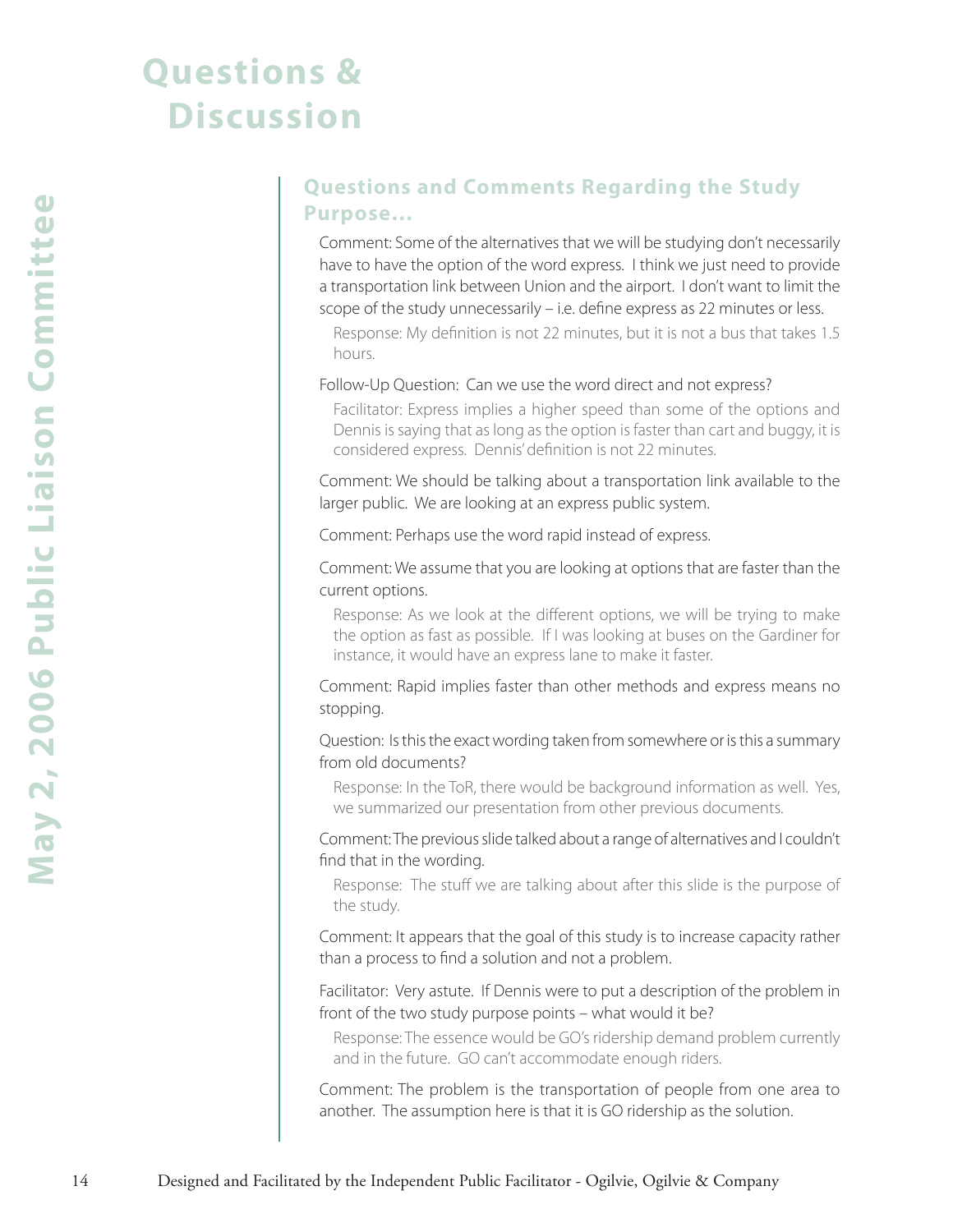### **Session 2 Questions & Discussion**

Response: This study is for GO Transit and by GO Transit. We are studying GO's capacity problem.

Comment: There are many related problems to GOs capacity in terms of commuter traffic in communities. It is not only GO's problem.

Question: We seem to be reinventing the wheel. Did we not have an airport express that ran efficiently in the past? Then it went to the TTC?

Response: Yes, we did have that. It is part of what we are looking at. All of the options are moving people from downtown to the airport and back – this is the problem statement. Many cities in the world have express links to their airport (like Ottawa).

Question: You stated that the problem that is being addressed is moving people from downtown to the airport and vice versa?

Response: Yes – it is good for the community, the economy etc.

Comment: In terms of the Ottawa example, we know the train going to the airport stops in key business areas for a reason.

Response: I wasn't suggesting that this should not stop. That is a detail that will be looked at.

Comment: Under the study purpose, if you took out the word "GO" – that to me is more of a purpose than focused on one solution that is based on GO Transit itself.

Response: The problem we are dealing with is GO's problem. If the MTO hired us, it would be their mandated problem that we would be looking at etc. There is a specific and focused reason for being hired to do this study.

Response: Another example would be a municipality doing a transportation master plan.

Response: There is always a proponent in an EA. Somebody has to initiate the study. I think what Dennis is trying to explain is that we are trying to address GO Transit's mandate. I think the focus of that problem is the interregional issue. People seemed concerned that it is not really worded as a problem. The second problem I heard was having the word express in the problem statement because you are worried that the quickest solution would be chosen. I think I am hearing that we need to better articulate what is the background to the problem statement. The problem statement is our starting point to look at the types of alternatives. Our initial thoughts are that these are the reasonable ranges of alternatives. We are thinking that we have a problem and are mandated to look at a reasonable range of alternatives for getting from point A to point B – we have to think of how to write the problem statement, what the range of alternatives are and then as we move forward, get some ideas on how we come to a conclusion.

Facilitator: I hope the message that you are getting from the group is that these have to be prefaced by a problem statement versus the study purposes. Even here, there needs to be some serious word-smithing.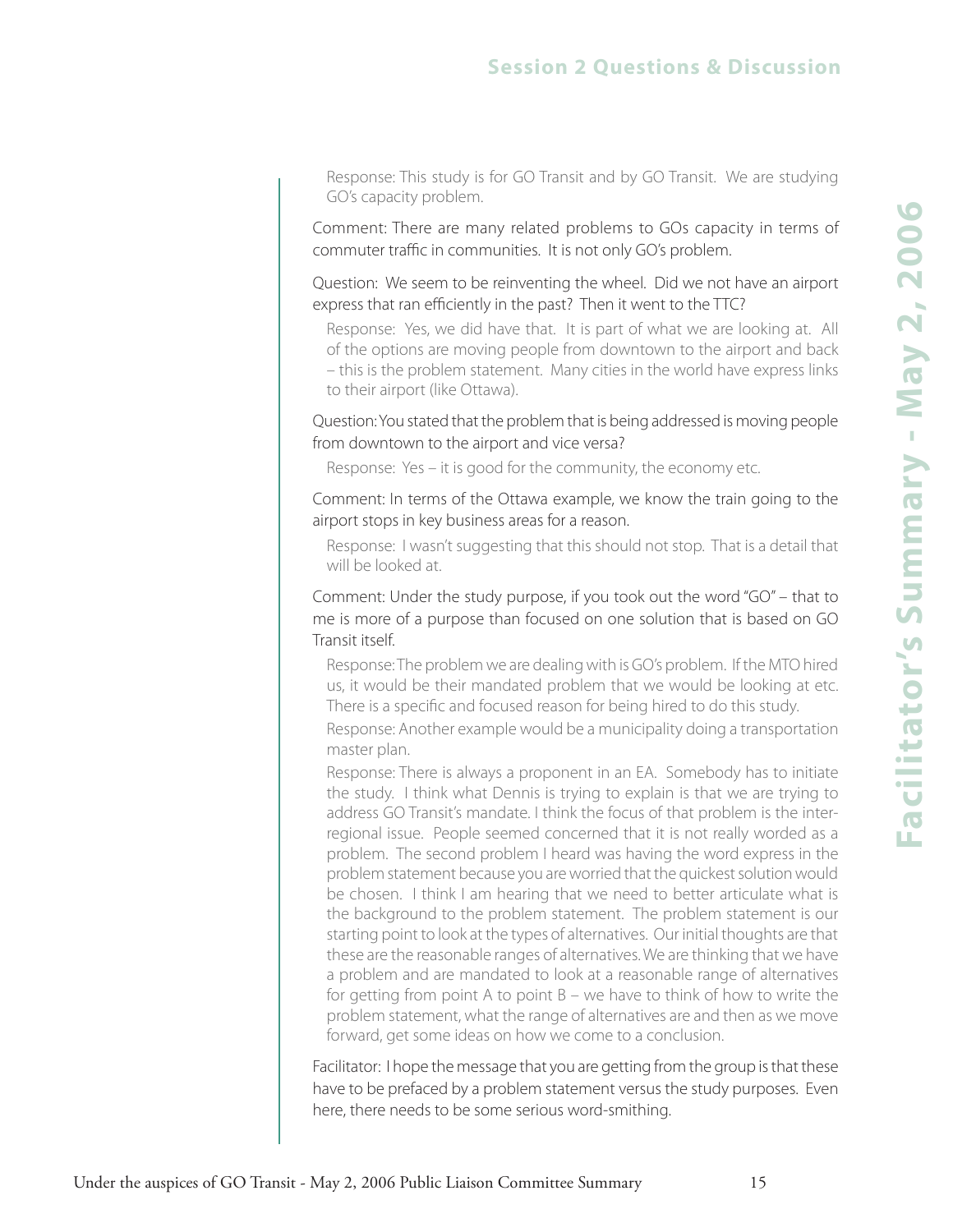Comment: I realize that you have to represent a client. GO Transit is the Government of Ontario, which is us, and then there is Blue 22, which is private. Union Station is very crowded already and especially when there are sports events. I don't see the benefit of a link from Union to the airport. Only about 17% of the airport traffic will go downtown.

Response: I am hearing that these should be options looked at as alternatives. Dennis's slides also talk about inter-regional opportunities – as companions to the problem statement. Maybe that is a way to discuss that as opportunities. I see these as things that we should also consider.

Comment: If I was someone in Mississauga, I would question this project because it has no benefit to those residents.

Comment: GO Transit is the proponent of the first bullet point – who is the proponent for the increased service to the airport? Is that now under GO Transit's umbrella?

Response: GO Transit is the sponsor for the study. When we go through the different options, if an option requires another sponsor, that would happen. If it was a Blue 22 plus additional options, another proponent may pay for part of the solution. It will depend on the recommended solution. Only if you get to the rail option in the GO corridor would there be a co-proponent.

Question: Whose desire for a faster link between Union and the airport is it? Who started this?

Response: The federal government brought the issue forward.

Follow-Up Question: It was really transport Canada's initiative that got the problem into an EA then?

Response: Yes.

Comment: All EAs are project driven and the right side of this chart is not GO Transit. Go Transit is not really the "authority" for the airport express portion. You have not generated an EA as a result of a proposal. Get to the issue of the environment versus an environmental assessment.

Response: I have also had people say the opposite, that if you have a project and a proponent then the process is just smoke and mirrors. This is the first project I have been involved with where the proposal is not clear. McCormick Rankin is going to have to look at all of the options for addressing the problems and then determine who the proponent will be. This is kind of an interesting situation. I would suggest that as we move our way through the ToR, we can talk about all of the alternatives in terms of advantages and disadvantages to make objective recommendations.

Comment: Without the Union/Pearson people here to talk with us, if our conclusion does not support them, they could just do another EA.

Response: That won't happen. I have never seen a situation where a proponent has done that.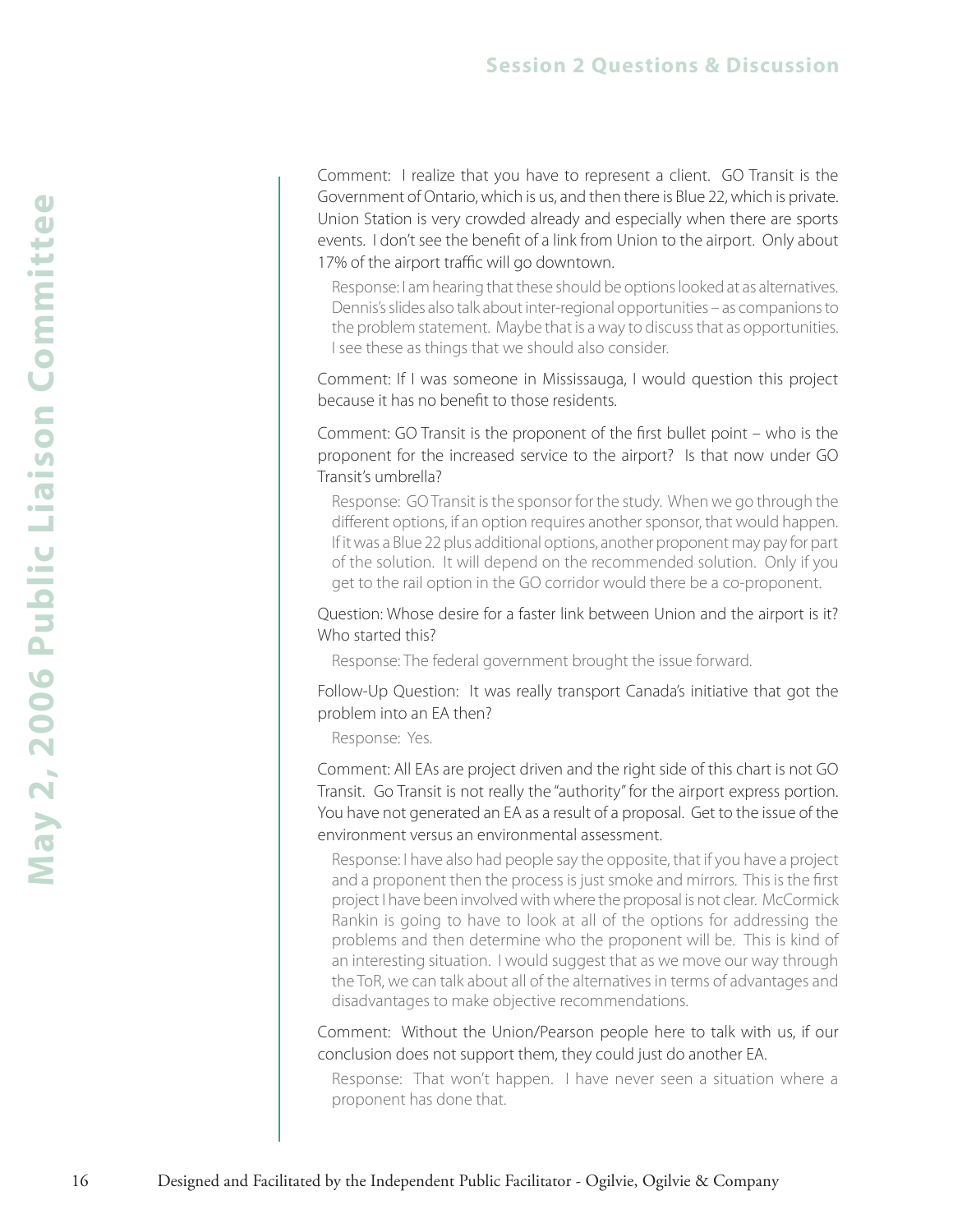Facilitator: Why can't we arrange for them to be at the table?

Response: We can.

Comment: If we eliminate the Blue 22 option, then there is no reason for them to be at the table.

Response: That is why Dennis did the diagram to show that only if you get to the green box you will have the Blue 22 folks involved.

### **Questions and Comments Regarding the Alternatives…**

Comment by Mike Bricks: We are trying to say that we have a mandate to study the transportation problem to the airport and we are committed to looking at a range of alternatives and the advantages and disadvantages before the next stage of the design. I think we have some really good ideas about the problem and purpose statement to incorporate the discussions. The next question is – the range and types of alternatives…I think maybe we should spend some time looking at the airport link issue. Are there other options that we would be adding to that list?

Comment: I don't have a problem with UPEG not being here, assuming that there is not a project that someone is defending. If we are doing this in a real public process, it is strange in this context that we can look at all of the alternatives. I don't have a problem with them not being here as long as the above is not the case.

Response: The team will do some additional work on this.

Comment: To protect local communities…some of the opportunities are to talk about the good things that would happen if the traffic were alleviated or more stations were put in communities. I think we need to discuss other additional opportunities as well.

Response: We will do that when we get to the details of the study.

Response: Maybe we should brainstorm some of those opportunities. I hear we should not just look at protecting communities, but also enhancing communities. (Environmental, socio-economic…)

Comment: Long-term…it mentions long-term impacts, but I would be interested in long-term benefits – 50 years out.

Comment: Long-term impacts or benefits is something that has not been talked about at all. CEAA is not here either. CEAA requires that the EA study look at cumulative environmental effects, and so if there is a vibration problem that will effect your house…it will look at that.

Response: An EA that we just planned in Ottawa was based on a 30 year planning horizon. We are always looking at that long-term plan.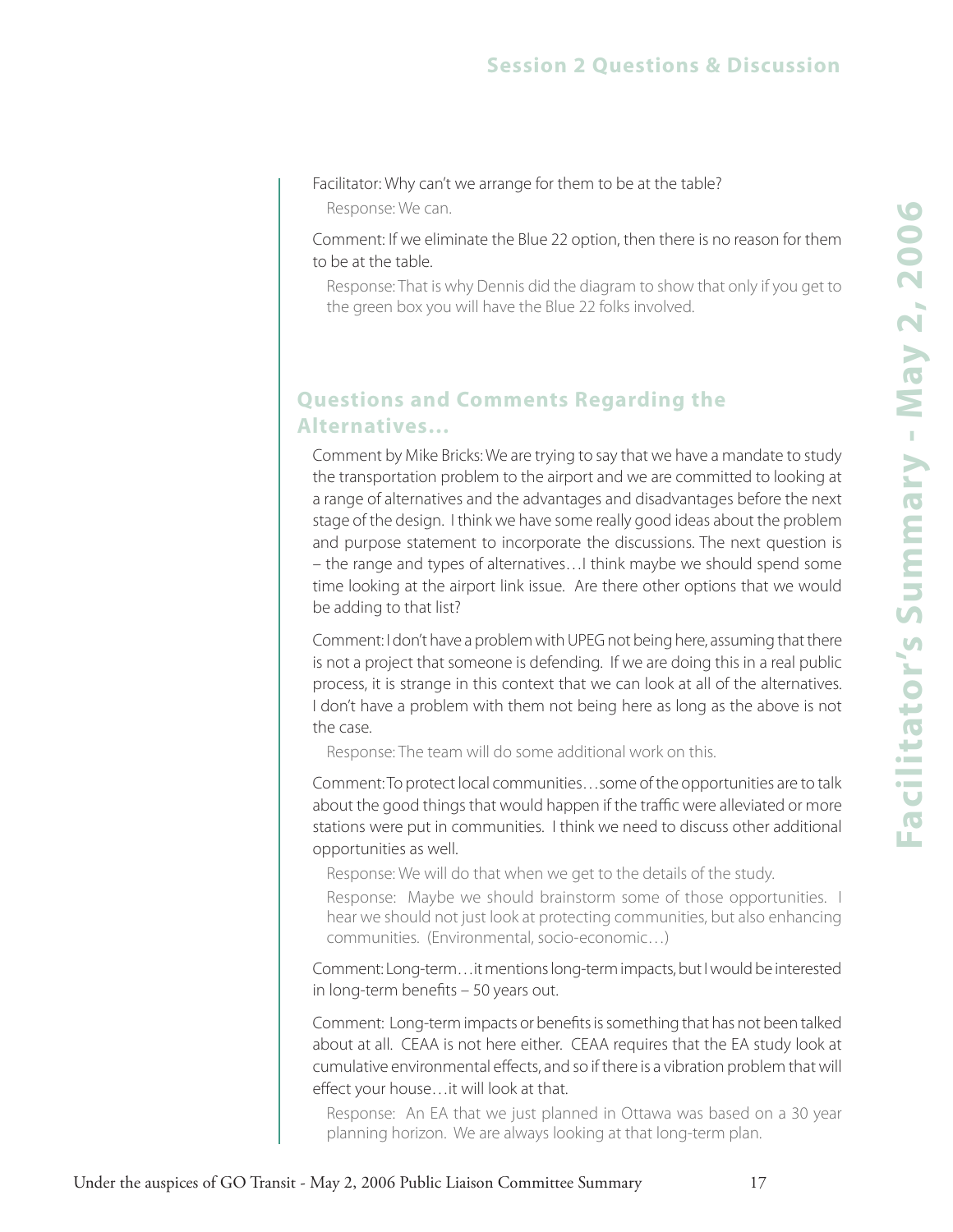Response: In terms of CEAA, we have to look at number 1- current service levels on that corridor, and number 2 - future service levels on that rail corridor. The cumulative impact of the project and other planned projects.

#### Question: Can we have an extra meeting to deal with this stuff?

Response: Lets stick with 9:30pm to finish tonight and we will look at another meeting.

Comment: It strikes me that your colour-codes are subliminally leading to the conclusion you want.

Response: I used the red as stop and the green as go (not GO Transit).

Question: Would the idea of better and more efficient buses and or trains be a planning alternative?

Response: That would fit if we picked buses as a solution, then we would look at that in the alternatives methods. The suggestion is valid for the next phase.

Question: Going back to the question of UPEG not being at the table and the composition of the PLC – the woodbine entertainment group is listed as to be determined in the guide - why? When will it be determined and will they be at the table?

Response: They were invited and said they would have a representative here. They did not provide us with a name to put on the list, but they said they would be here.

Question: Was Humber College invited? Why the Woodbine Entertainment group and not the college?

Response: They expressed an interest.

#### Comment: There is speculation that this will be a "gambling train".

Response: Woodbine has been a potential station site for a lot longer than Blue 22 has been around. It is a very large area that would have commuter parking lot space and the benefit of the racetrack. The problem is that the Halton and other stations are fairly close and it makes more sense to consolidate. 427 is a major transportation corridor – anytime you can get a GO station next to a major highway, you will take people off of that highway.

Follow-Up Comment: I know that GO was looking at Woodbine as a consolidation. Some of the documents made this a suspicion and Blue 22 mentioned having a stop in that area.

Response: You wouldn't have 3 stations in that small of a "block". We would consolidate those stations into 2 or 1 and Woodbine was one of the options.

#### Follow-Up Comment: It seems very "convenient".

Response: I look at it as getting people off the 427 before the QEW and into Toronto.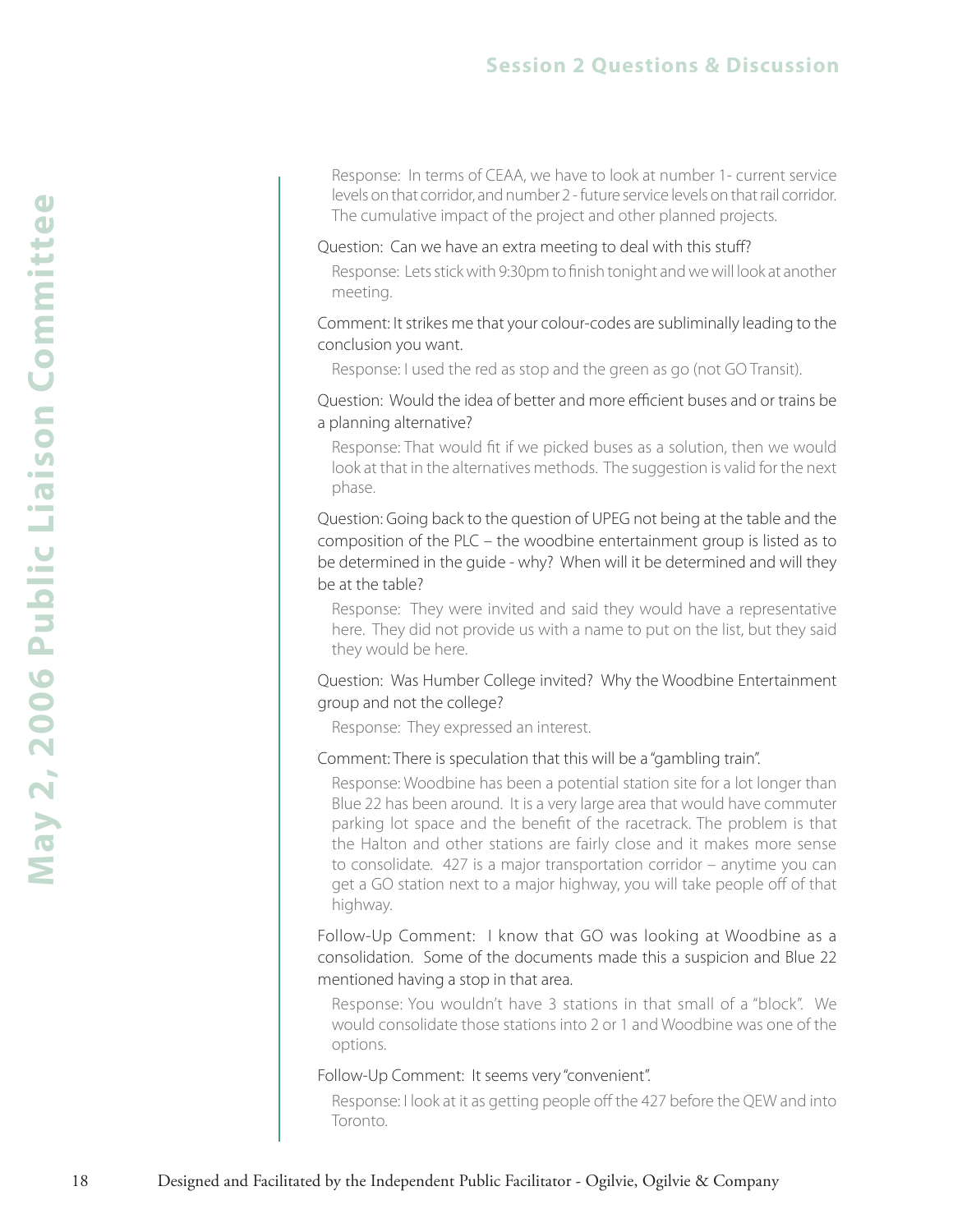## **Questions/Comment Period for Observers**

Question: The reason for the confusion at the beginning is that it was our understanding that TTC would be part of this committee and Transportation. I am surprised that the TTC is not here. They should be at this table. We were also told that councilors would be able to attend and participate. All of the councilors that were at the briefing presentation made by GO Transit and the consulting team were under that impression. Councilors from the TTC were also very interested in this committee. There is no point in making a decision and then getting to the red and telling us to stop. If we decide as a committee to proceed with these alternatives, all of the parties have to be at the table. Not after you make the decision. I have a problem with the whole set-up tonight. We also said that Blue 22 should be taken out of your presentation. Our briefing and what you are doing tonight seem to be completely different. TTC should be here because we are all in this and responsible…the feds, the province and the City. I don't agree that the meeting should be at 6:30pm and it should be in the community. I can get you a place free.

Comment: Meetings should be in a civic centre and I think you will be able to see more residents there. The study purpose – add the bullet point: "to serve the communities and neighbourhoods directly in the corridor". This should be a driving principle. I continually hear two things from residents. 1. How it interfaces with St. Clair Avenue west, and the need for a station or the continuation of the grade separation there. Better integrate with the GO service on St. Clair. The second point is about the West Toronto Rail project, which involves the abandoned western corridor turned into a bike path from Dupont all the way through the village. The residents love that idea. The fate of that idea will be determined through this EA. The City council has said that this is a high priority. I want to be very clearly on record that this has to be part of the conclusion from this project.

Comment: I thought this was a serious EA with lots of meetings. I find that a major concern. Are the three core consultation streams equal? I find it troublesome that council recommendations are not incorporated. Who are the agencies and government reps? Who are the stakeholders? How much weight does the public consultation hold? The whole question of transportation – public transportation is something we care about. I have a whole lot of questions about the process.

Response: This is one forum for input. We will be meeting with councilors as often as they require. There are all of the government agencies as well that are being consulted. We have literally just started this study. We have had one meeting with council to date.

Follow-Up Question: Who are the stakeholders and how do you rate the input? For example, if the planning department says I like the idea and the councilor says that I don't – who do you listen to?

Facilitator: The general public means the residents and people that live in the study area as well as other interested people.

Follow-Up Comment: To develop trust, we have to know who you are talking to.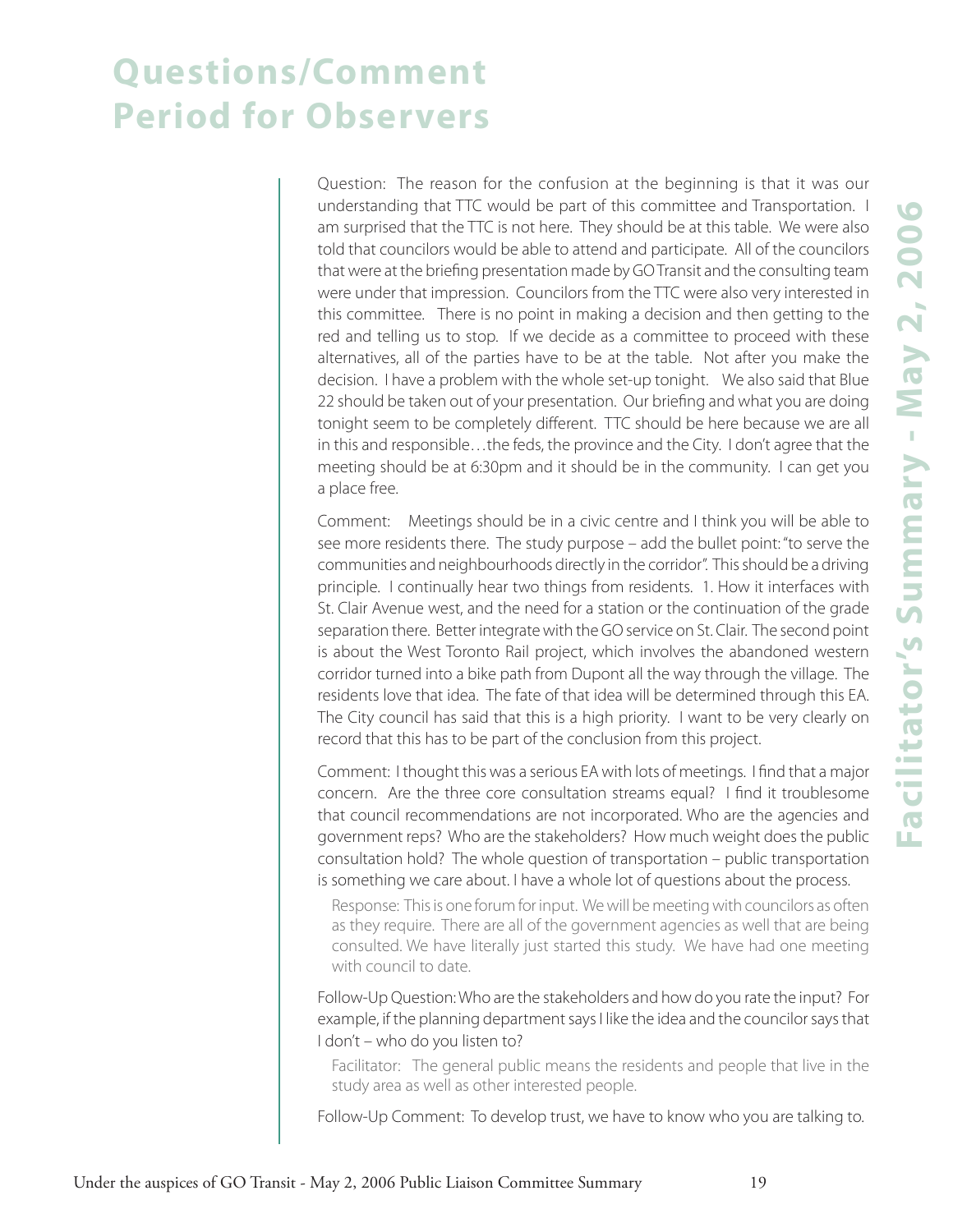### **Questions/Comment Period for Observers**

Response: The two meetings are for the ToR stage and then there are more meetings planned throughout the year and a half of studies. The two meetings I was referring to are tonight and the end of May. We have a PIF in June for the ToR. The actual study starts after that – meetings will happen throughout.

Comment: The minutes of the council meeting indicated that councilors would be invited but would not be a member of the committee. The TTC and the City would be met with separately.

Question: How was the PLC composition determined and how was it advertised? For the life of me, I don't understand why GO transit has bundled their express service. If you "un-bundled" those two parts of the proposal and just add extra trains it would uncomplicated matters.

Response: With respect to the committee, we worked with the City of Toronto planning department and contacted all of the ratepayers groups. The groups in Etobicoke did not express and interest to our invitation. Those that responded to us are sitting at this table.

Response: The original Blue 22 was private and federal – not a provincial EA process. The federal process is far less rigorous. GO Transit is providing the opportunity for an IEA for a rail link to the corridor.

Question: What is GO's mandate? Is there a mandate for inter-regional or a mandate that also includes service to areas not just in and out of the city?

Response: It is an inter-regional service – not able to be provided by say the City of Toronto – it crosses boundaries. Having said that, we do run some local services like the Yonge Street line that we used to run on behalf of York Region.

Follow-Up Comment: It goes to purpose as it is stated as inter-regional travel. I just wanted to check that that was accurate.

Response: The majority of our station stops are in the City of Toronto. There are express trains that are full and we are struggling to fill in the gaps so everyone has an opportunity for good service.

#### Follow-Up Question: What is the minimum distance between stops roughly?

Response: 3 or 4 miles is desirable.

Comment: It was good to hear that Blue 22 was private but a public funding. You also said that it is not a done deal, but it was last year. Where is the Blue 22 and what is the status? Is it still on the table? Is SNC Lavalin behind it?

Response: I guess it stands that they cannot proceed with that project until they get EA approval.

Response: Until we go through the EA and IF it is the selected alternative, then it would still be on the table.

Question: The Toronto District School Board is represented here – there is a Catholic School on the line and no representation here. I am a property owner on the track and never received a notification of this meeting. If we are going to be affected, then it makes sense that we should be notified.